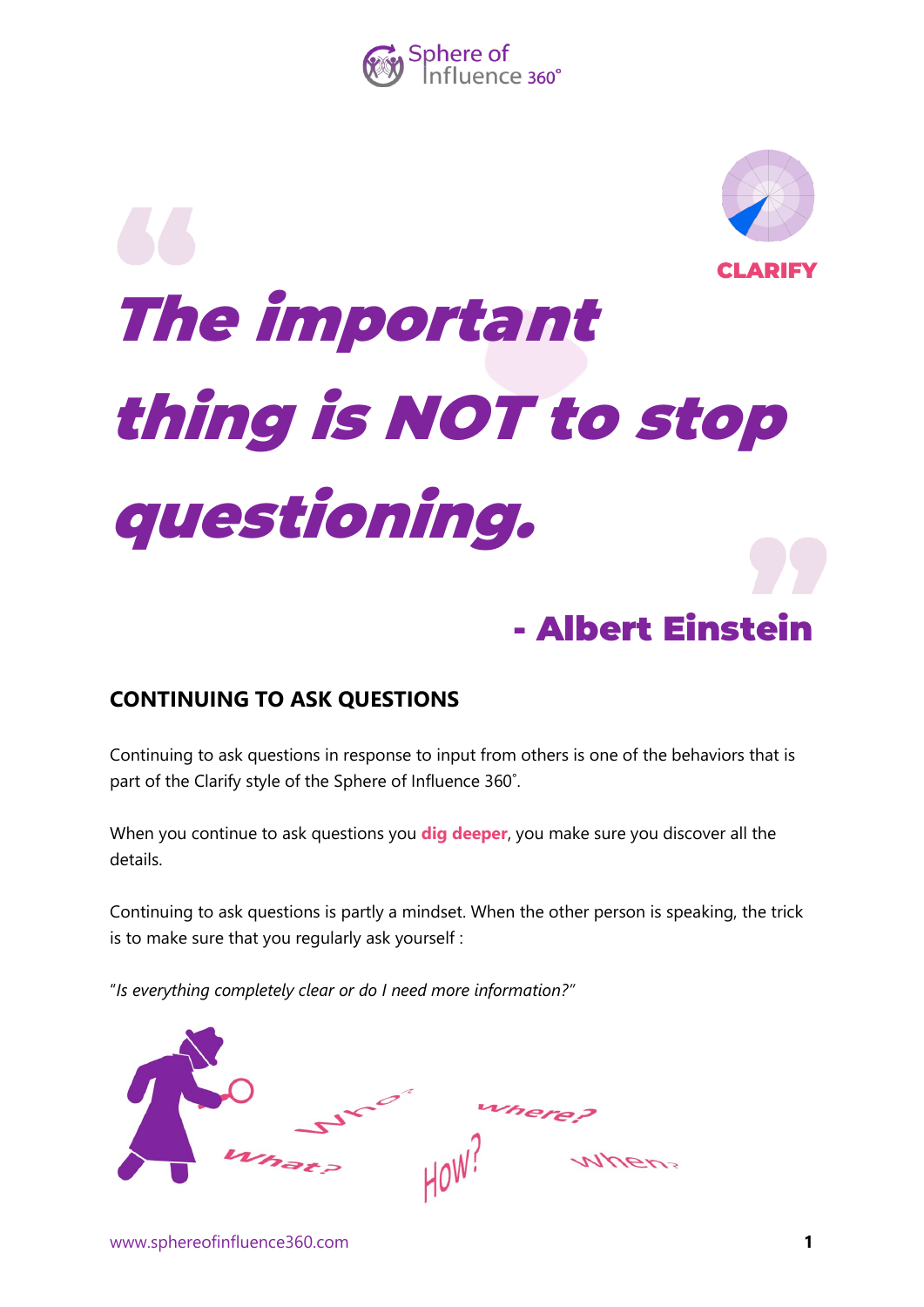

## **EXERCISE 1: PRACTICE, PRACTICE, PRACTICE**

When you continue to ask questions you focus completely on what others say. You:

- Show that you are interested.
- Try to make as clear as possible what the other person means.
- Check if you understand people correctly.

Continuing to ask questions is a skill you 'learn by doing'. So every conversation is a chance to practice. There are a number of questions that can help you. You already came across these questions on the first page:



In the table below you find some examples of how you can use these in sentences. Start using them today! **Good luck**!!

| <b>Example sentences when you focus on:</b> | <b>Example sentences when you focus on:</b> |  |
|---------------------------------------------|---------------------------------------------|--|
|                                             |                                             |  |
| <b>The PAST</b>                             | <b>The FUTURE</b>                           |  |
| <b>What</b> did you do exactly?             | What are you planning to do exactly?        |  |
| How long did that take?                     | How long will that take?                    |  |
| <b>Who</b> was involved?                    | <b>Who</b> will be involved?                |  |
| What happened then?                         | <b>What</b> happens then?                   |  |
| <b>When</b> was that?                       | <b>When</b> will that be?                   |  |
| <b>Where</b> did this take place?           | <b>Where</b> will this take place?          |  |